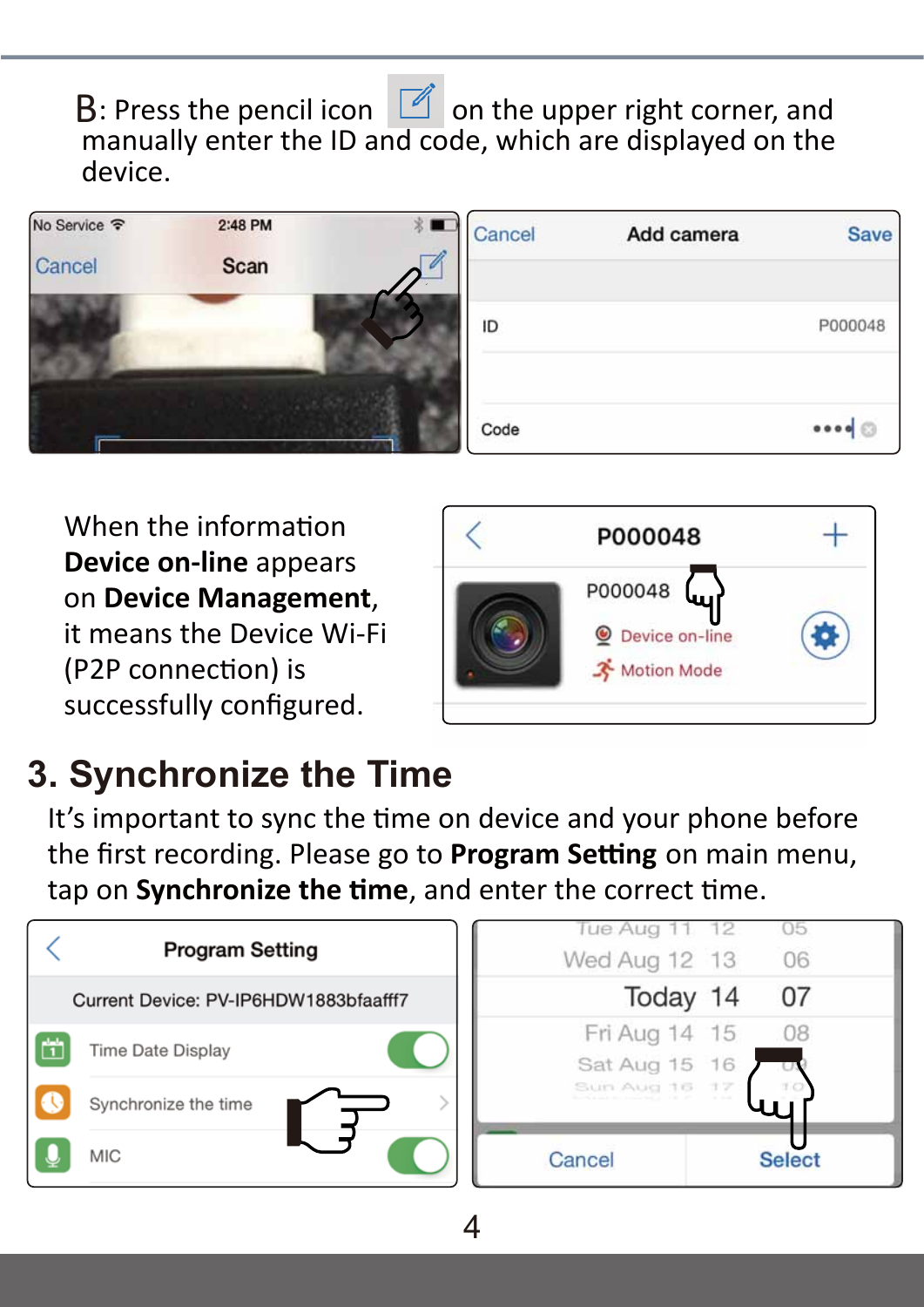## **4. Configure Internet Wi-Fi (IP connection)**

To remotely control your device through the internet, please follow these steps. control your device through the internet, please

(1) Make sure the device is added and on-line, and press the gear icon on the right of the device. Then, go to **Internet Wi-Fi Setting**.



- (2) Turn on the Internet Wi-Fi,enter the **SSID** and **Password** of your Internet Wi-Fi, and press **Save.**
- (3) Check the LED indicator on the device to make sure the Internet Wi-Fi (IP connection) is successfully configured.

|                  | <b><setup b="" internet="" setting<="" wi-fi=""></setup></b> | <b>Save</b> |
|------------------|--------------------------------------------------------------|-------------|
|                  |                                                              |             |
| Internet Wi-Fi   |                                                              |             |
|                  |                                                              |             |
| <b>SSID</b>      |                                                              |             |
| Password         |                                                              |             |
| Display Password |                                                              |             |

Note:

- a. Once the Internet Wi-Fi (IP) is successfully configured, the device will remember the Internet Wi-Fi access and automatically connect to it the next time you turn on the device.
- b.If you want to change the IP connection from A Internet to B Internet, please default the device. Or refer to instruction on P.8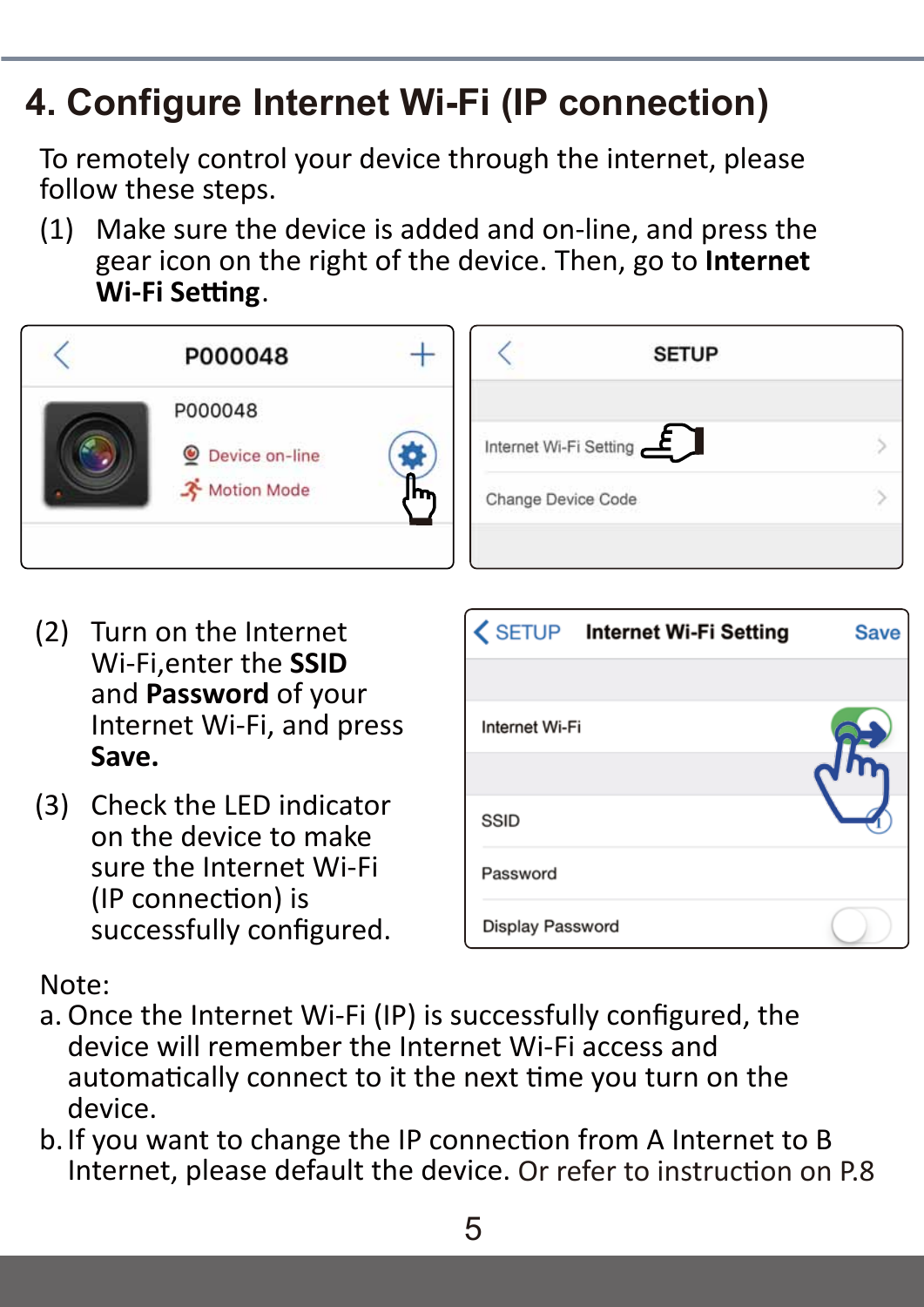### **5.Stream Live View**

With the Internet Wi-Fi (IP connection) successfully connected, you can start to remotely control your camera and remotely stream live view.

(1)Go to **Device Management**, and tap on the device you want to operate.

#### (2)Go to **Recorder Setting** on **Main Menu**. A live view will be displayed on screen.

Note: If you go to Program Setting, the ongoing recording will pause, and restart again when you exit it.

(3)Press **REC** to start recording. Press **STOP** to stop recording.

(4)To change the recording mode, please press **STOP** to pause the recording first, and then tap on the mode you want.



(5)To take a snap shot, please press **STOP** first, and tap on **CAP.** You could go to **Main Menu > Video Files >Photograph** to check your photos.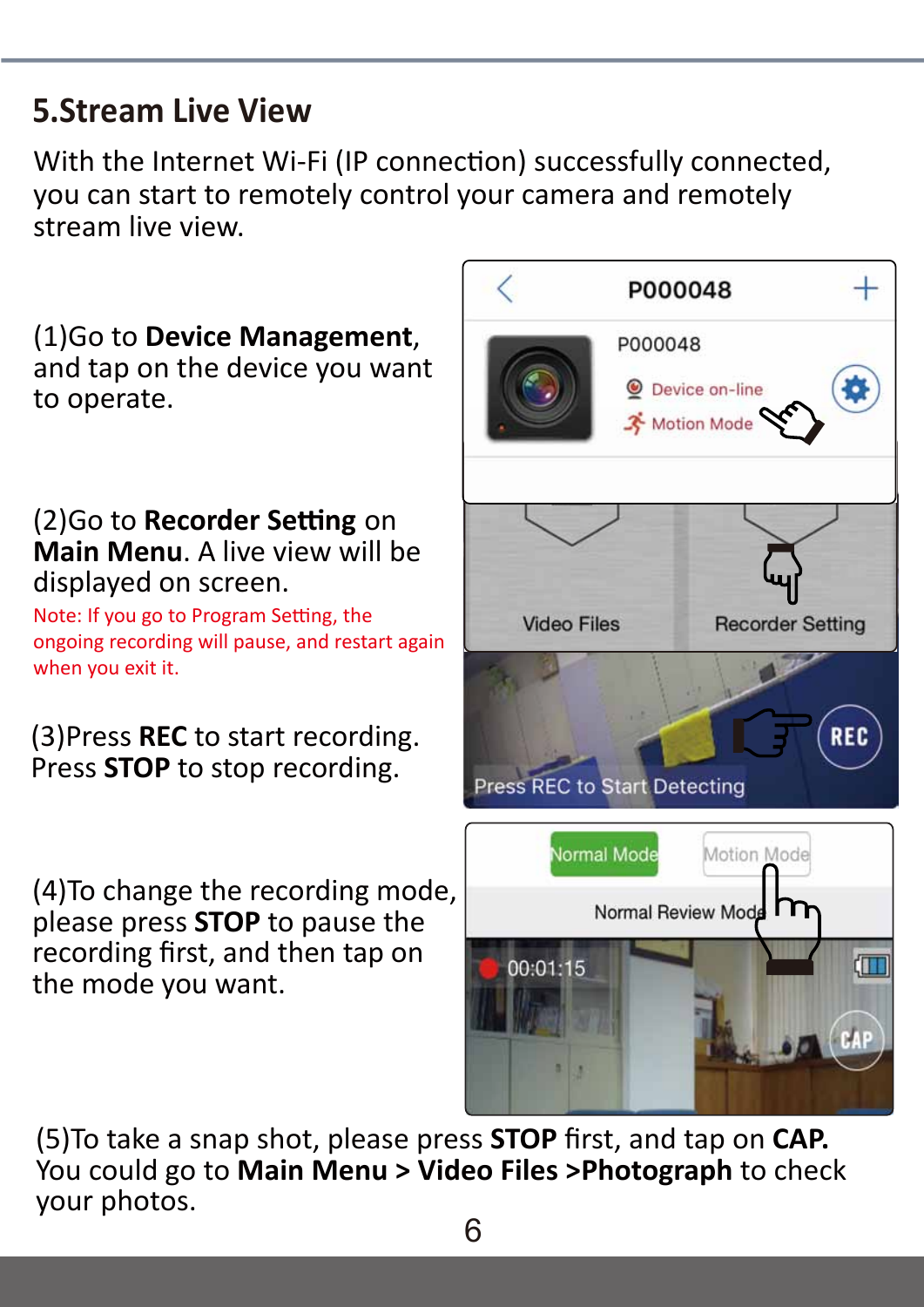(6)To turn on the overwrite function, go to **Recorder Setting > SETUP** when there is no ongoing recording. Swipe right to turn on **Overwrite** function.

|              | ••••○中華電信 令 | 14:10 | 62% |
|--------------|-------------|-------|-----|
|              |             |       |     |
|              |             |       |     |
|              |             |       |     |
| $\mathbf{c}$ | Overwrite   |       |     |
|              |             |       |     |
|              |             |       |     |
|              |             |       |     |

## **6. Download Videos and Photos**

(1)To back up files to your phone, please go to **Recording** in **Video Files**, find the video file you want to back up and swipe it to the left. Then, select **Backup files**.

.

\*Files in **Recording** or **Photograph** are stored in the memory card. \*Files in **Backup files** are stored in your phone. (2)Go to **Backup files** to check if the file is successfully backed up in your phone.

## **7. Lock up the files**

**Video Files** Current Device: P000048 Recording Photograph **Backup files** 1.mov **Delete** Backup files 1.11 MB **Video Files** Current Device: P000048 **Backup files** Recording Photograph V201512170001.mov 12/17 12:03:03 1.11 MB

7 If you want to protect the files from being overwritten or deleted, go to **Video Files**, and tap on the grey lock icon  $\Box$  of the file you would like to lock up. When the icon turns blue,  $\Box$ the file is successfully locked up.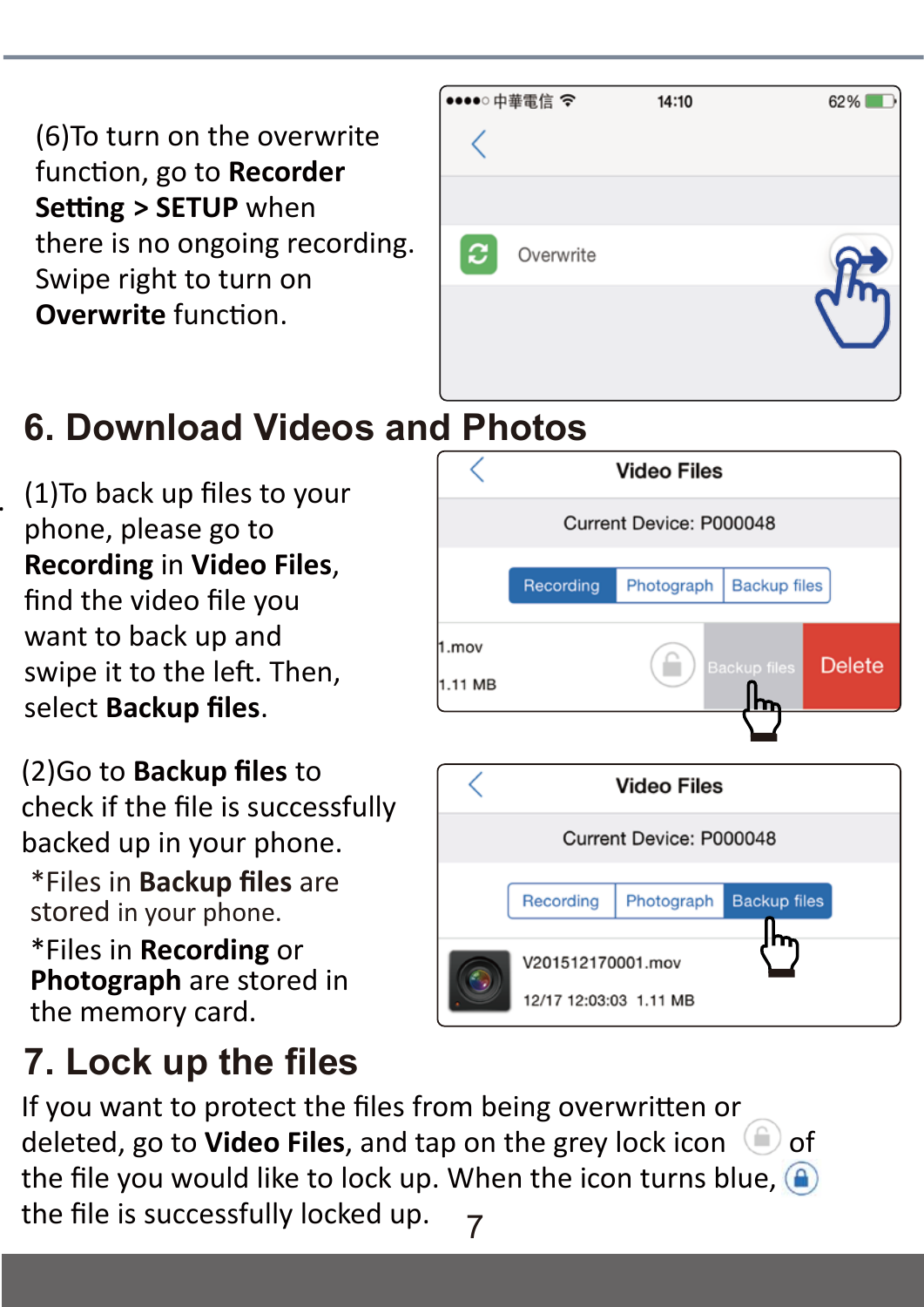## **8. Change Internet Wi-Fi (IP connection) Setting**

(1) Make sure your phone and device both are connected to the same Wi-Fi Internet. (For example, here they are both connected to LawMate.)



.

### (2) Go to **Main Menu > Device Management > gear icon > Internet Wi-Fi Setting.**

(3) If you want to turn off the Internet Wi-Fi (IP connection) on device, please swipe it to the left. Device will automatically restore to P2P connection.

(4) If you want to change to another Internet Wi-Fi access, please enter the new SSID & new Password, and press **Save**. **Note**

**a. If you relocate the device and can't complete step (1) here, please default the device and start over from the guide on P.2**  b. If the info "Do not Support Internet Wi-Fi setting" pops up, **please make sure step (1) is done correctly.**